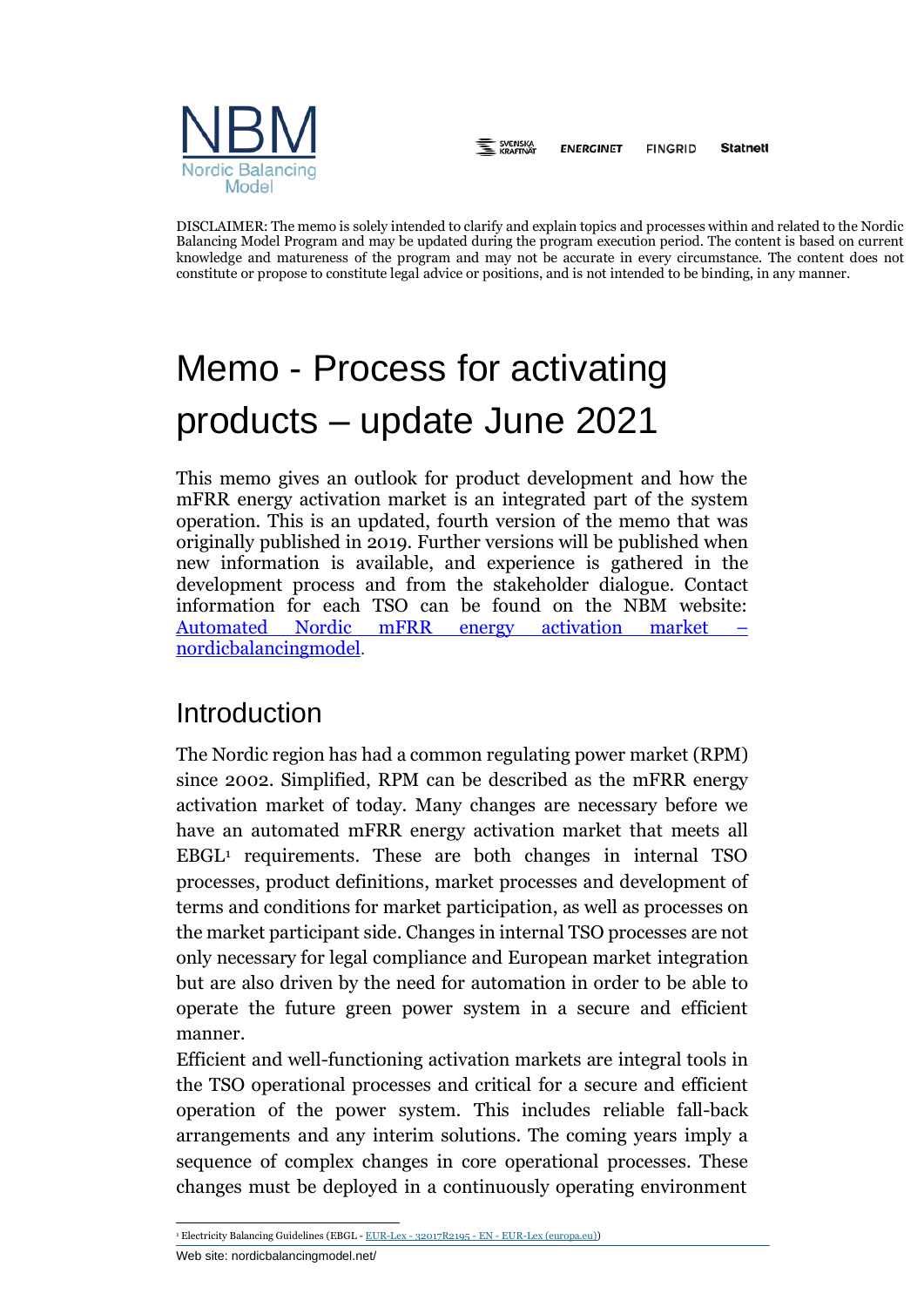

and carried out in such a way that the impact of each change is thoroughly understood and that all relevant risks are appropriately mitigated. To secure a safe transition, the TSOs will need to apply an adaptive approach to the implementation which implies that adjustments to the solutions are continuously considered and incorporated when new learnings from both TSO and stakeholder processes unfold.

# Balancing process today

Today, Nordic balancing is frequency-based. Frequency deviations are caused by imbalances in the whole Nordic synchronous area, including four countries and 11 bidding zones. DK1 is also a part of the Nordic balancing and thus the Nordic Regulating Power Market.

Balancing and congestion management are currently performed in one integrated process. The operator can select regulating power bids for activation either because of imbalances or to relieve overload of the network elements. When activating bids for balancing the operator can choose to deviate from the price order (Merit Order List) to avoid creating or worsening overload.

The requested volumes and geographical restrictions of activations are defined by the TSOs' control room operators today. Regulating power bids, provided by balancing service providers (BSPs) in all Nordic countries, are visualised in a common merit order list (CMOL) from which the operators choose the cheapest available bids that will not create or worsen overload. Operators of the Nordic TSOs continuously co-ordinate in the above-described process with Svenska kraftnät and Statnett sharing the co-ordination lead.

In addition to the activation process, described above, the operators perform planning and preparation activities, such as changes in production schedules and grid re-configuration. This is done both before the operational day, but also close to real-time and is linked to the manual congestion management process.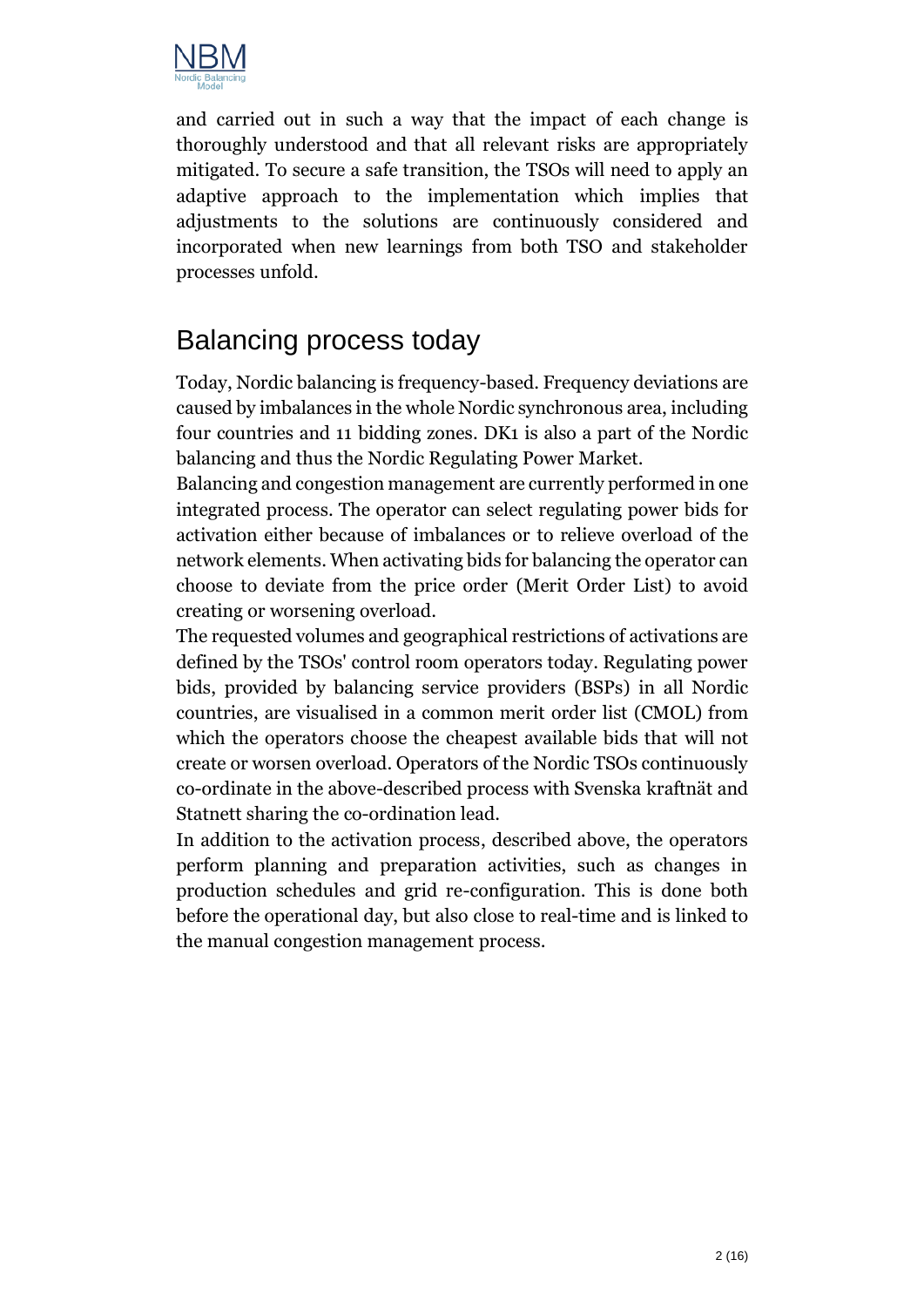

### **TSO-BSP process**

After the TSO operator has chosen a bid, the BSP is contacted, either by phone or electronically. The BSP confirms that the bid will be activated, and the exact timing of the activation is agreed upon between the TSO and the BSP.

#### **Products**

Today, the bids in the RPM are directly activated<sup>2</sup>. The formal full activation time (FAT) is 15 minutes, but it is often agreed as part of the TSO-BSP process to activate quicker than 15 minutes. Also, bids with longer FAT than 15 minutes may be accepted by some TSOs. The bids are used for both congestion management and balancing. Gate closure time for submitting bids is 45 min before the start of the operational hour, and the validity period of a bid is one hour.

A bid stays activated for the validity period (hour) or until it is deactivated. The current practice varies between the TSOs.In Norway, a manually activated bid is activated until it is deactivated (for more than one delivery period), while electronically activated bids in Norway and all bids in Sweden, Finland and Denmark must be reactivated for a new hour.

# Transition until Nordics join MARI

Before the Nordic countries connect to the European mFRR energy activation market, facilitated by platform MARI [\(Manually Activated](https://www.entsoe.eu/network_codes/eb/mari/)  [Reserves Initiative \(entsoe.eu\)\)](https://www.entsoe.eu/network_codes/eb/mari/), there are many changes needed in both internal TSO processes, market processes and balancing product characteristics. These changes will be developed, tested and implemented in steps. From a planning and change implementation perspective, the period until the Nordics join MARI can be divided into three sub periods:

- Preparation and stepwise implementation period before Automated operation pre 15-minute ISP
- Automated operation pre 15-minute ISP
- Period between 15-minute ISP and joining MARI

The two first periods focus mainly on preparing the IT- and operational systems and processes, both from a TSO and BSP point of view. Larger changes in market incentives are planned from 15 minute ISP. When both operational and market changes are implemented, the Nordics will be better prepared for joining the

<sup>2</sup> Directly activated bids can be activated continuously, while scheduled bids can only be activated at defined scheduled times.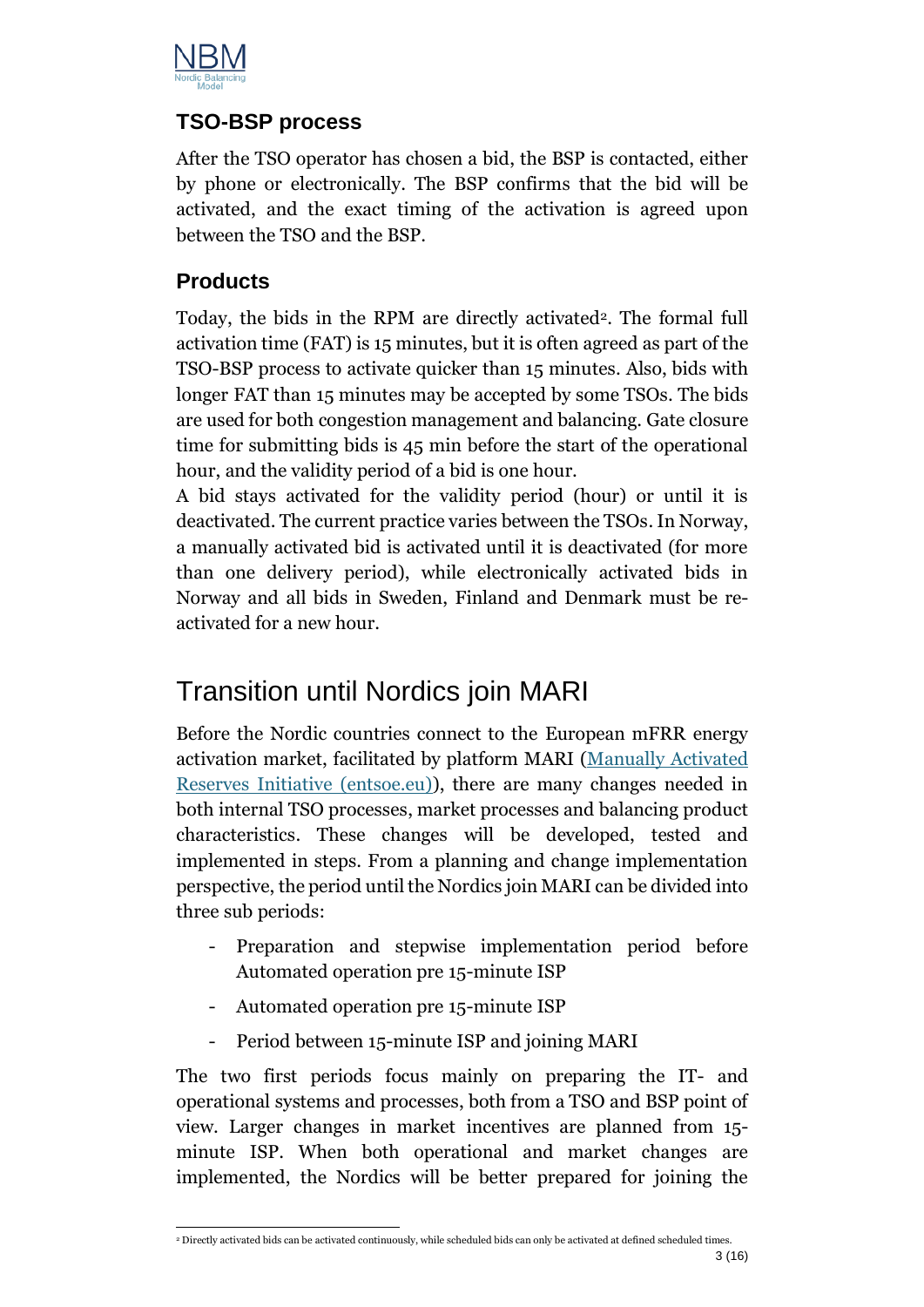

European mFRR platform MARI. These periods are further described in the following sections.

The new mFRR balancing process will be based on the model described in European regulation**3.** This means that balancing needs are calculated in each bidding zone, and a common regional optimization is performed every 15 minutes.

The TSOs must decide the mFRR need per area before every 15-minute period, based on an imbalance prognosis. Together with the available bids and the available transmission capacity this makes it possible to find the optimal bids to activate. Since the bid selection process is done per 15 minutes, also the balancing product - standard mFRR energy product - is defined for a 15-minute period.

The bid selection is done for 15-minute periods, and each bid selection is independent of the previous period.<sup>4</sup>

# **Preparation and stepwise implementation before Automated operation pre 15-minute ISP (transitional period)**

This period lasts until the start of the Automated operation pre 15 minute ISP in Q4 2022. To be able to initiate the Automated operation pre 15-minute ISP, the process for activating products needs to be prepared for automation, including IT and process development. It is important to emphasise that many changes are therefore required in the relatively near future. These changes will also require changes in the Balancing Service Provider's (BSP) processes and tools.

The focus in this phase is on developing and testing the most important tools and processes for bidding and activation. The BSPs can start testing – and in some countries start applying - the new CIMformat for bid submission and activation to prepare themselves for the end of the preparation phase, where the current legacy format can no longer be applied. Furthermore, the BSPs have to prepare to submit new standard product bid attributes and to support submitting bids with 15-minute time resolution. In some countries BSPs will have a possibility to submit bids with 15-minute time resolution and/or possibly to submit a selection of the new bid attributes during normal operation already during this transitional period – as a pilot. Further TSO-specific IT-information on requirements and possibilities related to bid submission and activation is to be found in the "Implementation Guide mFRR energy activation market – BSP" on Nordic Balancing Model program's homepage [nordicbalancingmodel.](https://nordicbalancingmodel.net/)net.

<sup>&</sup>lt;sup>3</sup> The European regulations shaping the model for the balancing process are primarily EBGL and SOGL.

<sup>4</sup> The BSP can indicate some dependencies between 15 min periods through linking bids by attributes, se[e Table 2](#page-8-0) regarding technical and conditional linking.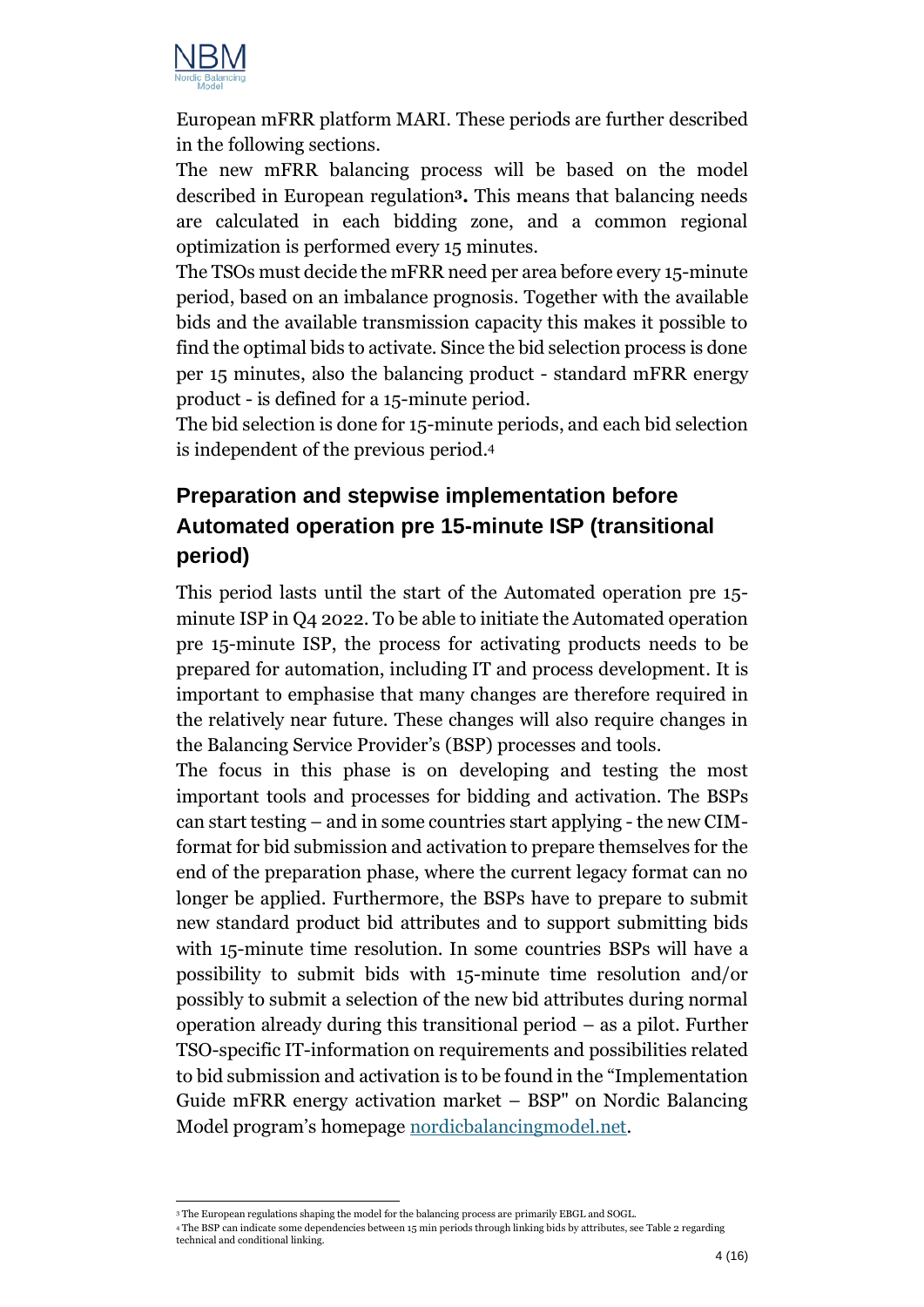

Nordic TSOs are developing fallback solutions for situations when new automated processes for some reasons are not available or cannot provide a safe operation. Two types of fallbacks are foreseen: a simpler bid selection algorithm is used as fallback to the primary bid selection solution; and fallback solutions that will be more manual, both with respect to input to the bid selection process, as well as for the bid selection and activation process itself.

## **Automated operation pre 15-minute ISP**

Automated operation pre 15-minute ISP is the start of the new Nordic mFRR energy activation market. That means new bid characteristics, attributes and formats, bid selection, and activation will be put into operation. This period is planned to take place between Q4 2022 and Q2 2023. The most important purpose of the Automated operation pre 15minute ISP period is to gather operational experience on the automated processes and tools required to be able to implement 15 minute ISP. After the introduction of 15-minute ISP manual balancing is not considered to be viable, so confidence must be built in the new processes before this 'point of no return' is passed.

## **Period between 15-minute ISP and joining MARI**

This period will take place from the implementation of 15-minute ISP until the Nordic countries connect to the common European mFRR platform, MARI. Some of the market design aspects that have been decided for the common European mFRR energy activation market will be implemented in the Nordic countries for this period.

The European standard mFRR energy product will be fully implemented once the Nordic countries join MARI.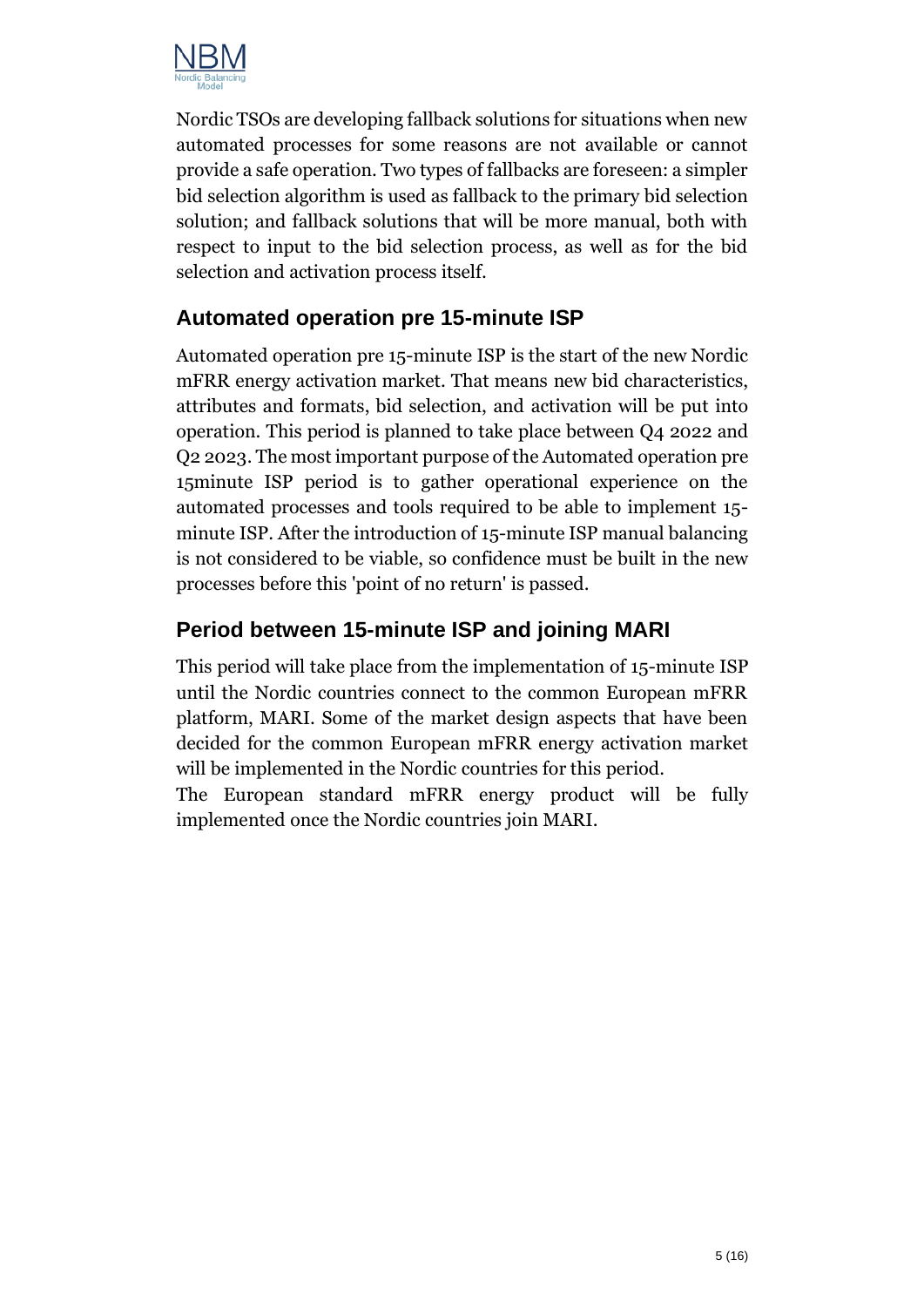

# Important process and product changes

In this section, some specific topics with related changes are described in more detail as well as when the changes are expected to be implemented.

# **The standard Nordic mFRR product during Automated operation pre 15-minute ISP**

In the coming Nordic mFRR Energy Activation Market from go-live of Automated operation pre 15-minute ISP, the standard Nordic product for scheduled activation is a 15-minute product5, shown with the yellow line in the [Figure 1.](#page-5-0) The standard Nordic product is based on the European standard product for MARI platform.

The purple line shows the activation, delivery and deactivation profile of a standard product. This profile is the agreed standard profile for exchange of balancing energy between TSOs and that is also the profile BSPs are requested to deliver.



<span id="page-5-0"></span>Figure 1 Standard mFRR product

<sup>5</sup> The standard product includes both scheduled and direct activations, for more information on the difference of activation, see the next sub-chapter.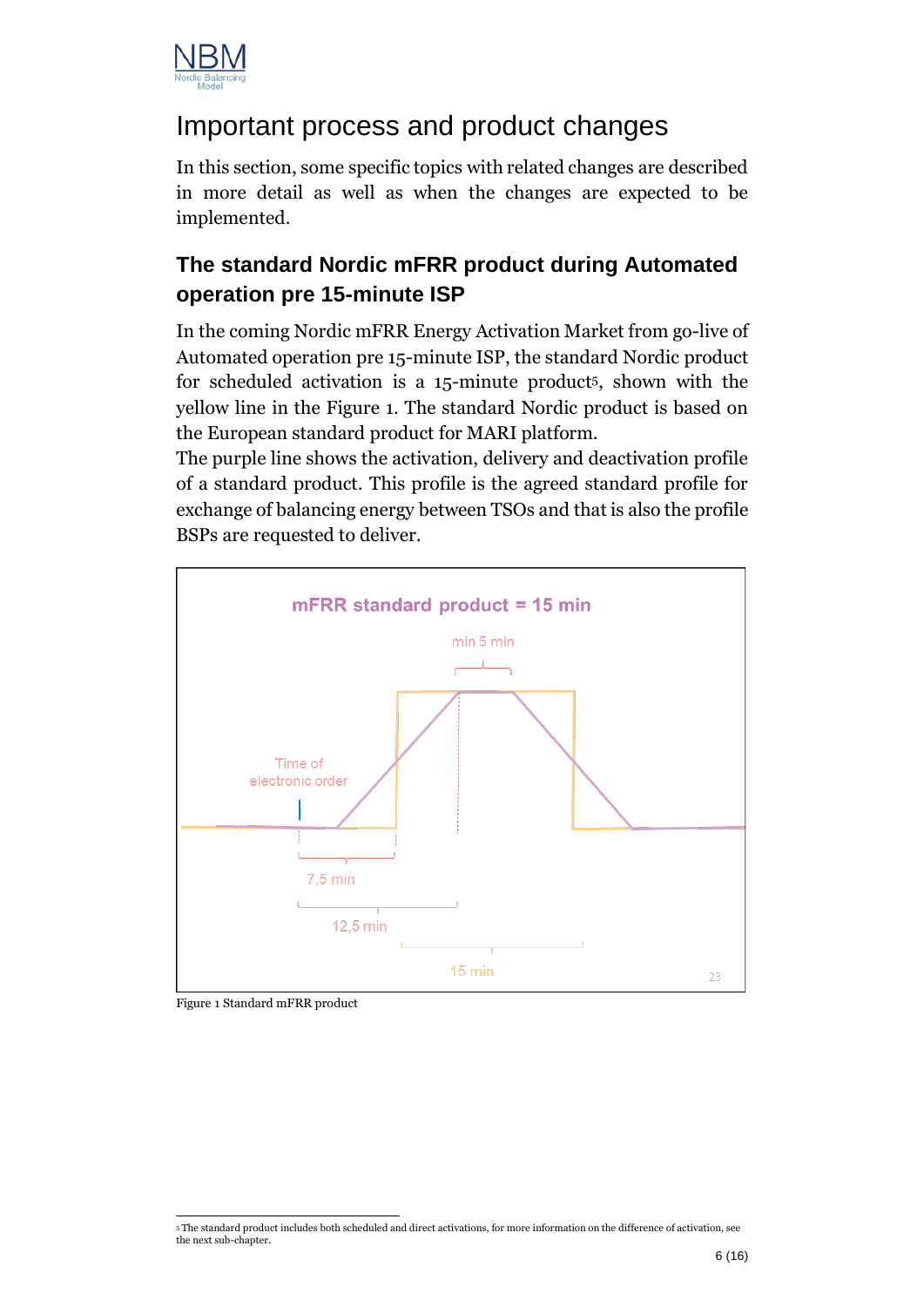

### Scheduled and direct activation

There are two types of standard product activations – scheduled and direct (see [Figure 2\)](#page-6-0).

Scheduled activated bids will be activated every 15 min and activation signal will be sent 7.5 min before quarter-start (Q-7.5). Direct activated bids can receive an activation signal at any point in time. A scheduled activation of a bid lasts for 15 mins unless it is reactivated, whilst a direct activated bid will run to the end of the following quarter.



<span id="page-6-0"></span>Figure 2 Scheduled and Direct activation of standard mFRR product

Figure explanation:

- 1 Preparation period
- 2 Ramping period
- 3 FAT full activation time
- 4 Minimum duration of delivery period (5 min)
- 5 Maximum duration of delivery period:
	- a) 5 min in scheduled activation
	- b) 20 min in direct activation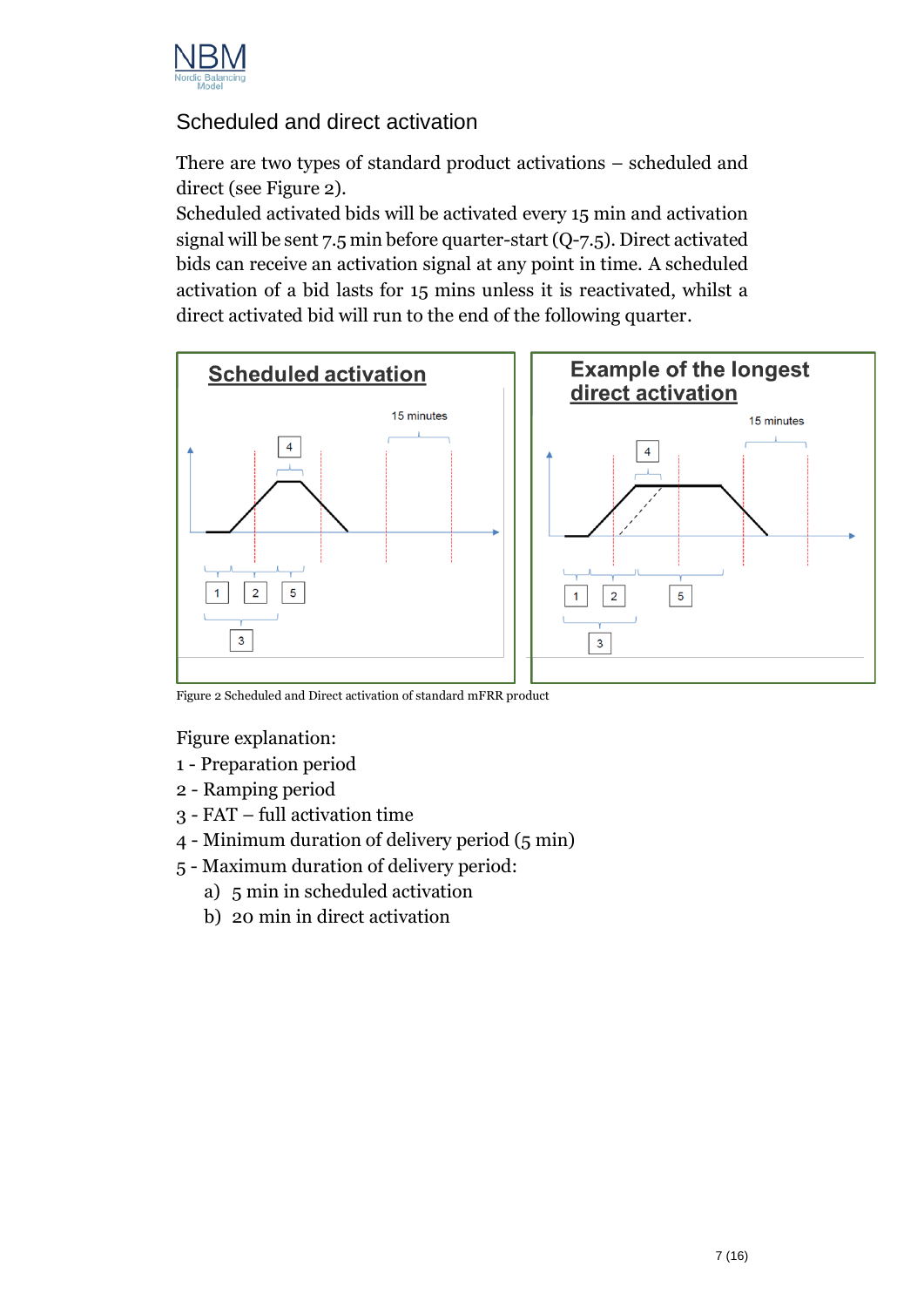

#### **Implementation of market design features**

[Table 1](#page-7-0) gives an overview of the stepwise implementation of the different market design features. Some details differ among the TSOs. Please see the Implementation guide for the details of each TSO.

|                                                                  | <b>Today</b>                | Automated<br>operation<br>pre 15-<br>minute ISP<br>(Q4 2022-<br>Q2 2023 | After 15-<br>minute ISP<br>but before<br>connection<br>to MARI | When<br>connecting<br>to MARI |
|------------------------------------------------------------------|-----------------------------|-------------------------------------------------------------------------|----------------------------------------------------------------|-------------------------------|
|                                                                  |                             |                                                                         |                                                                |                               |
| Full Activation Time,<br>FAT (minutes)                           | 15                          | 15                                                                      | 12.5                                                           | 12.5                          |
| Maximum/minimum<br>price (EUR/MWh)                               | 5000/no<br>min. price       | 5000/no min.<br>price                                                   | 5000/no min.<br>price                                          | 99 999/-99<br>999             |
| Price granularity<br>(EUR/MW)                                    | $0.01$ or<br>$0.5^{1}$      | 0.01 or $0.5^1$                                                         | 0.01                                                           | 0.01                          |
| Minimum bid size<br>(MW)                                         | 5 or 10 <sup>2</sup>        | 1 or 103                                                                | $\mathbf{1}$                                                   | $\mathbf{1}$                  |
| BSP bid time<br>resolution for price<br>and volume<br>(minutes). | 60 <sup>4</sup>             | 60 and 15 <sup>5</sup>                                                  | 15                                                             | 15                            |
| Marginal price<br>resolution (minutes)                           | 60                          | 60                                                                      | 15                                                             | 15                            |
| <b>Bid</b> activation                                            | Electronic<br>and<br>manual | Electronic                                                              | Electronic                                                     | Electronic                    |
| <b>BSP</b> Gate closure<br>time                                  | $H-45$ min                  | $H-45$ min <sup>6</sup>                                                 | $Q-25$ min $7$                                                 | $Q-25$ min                    |

<span id="page-7-0"></span>Table 1 Stepwise implementation of market design features

<sup>1</sup> Statnett will continue the current practice with 0.5 EUR price granularity from the start of Automated operation pre 15-minute ISP but foresees to remove this constraint no later than at the introduction of 15-minute ISP.

<sup>2</sup> The minimum bid size differs today depending on the bidding zone.

<sup>3</sup>Statnett will continue with a minimum bid volume of 10 MW in Automated operation pre 15 minute ISP. Exceptions may apply in some bidding zones or for pilot projects.

<sup>4</sup> In Norway volume resolution is 15 minutes.

<sup>5</sup> Fingrid will support both 15 min and 60 min bid time resolution. The dynamics and activation examples for 60 min bids during Automated operation pre 15-minute ISP is further described in Implementation guide.

<sup>6</sup> H and Q marks the start of the MTU, 60 minutes and 15 minutes respectively. This means that in Automated operation pre 15-minute ISP bids will be submitted for all four quarters at 45 min prior to the start of the hour.

<sup>7</sup> Earlier introduction of BSP GCT at Q-25 as compared to what has been previously communicated.

#### **Bid attributes**

Bid attributes in this section are divided into 'New bid attributes, common for all Nordic countries' [\(Table 2\)](#page-8-0) and 'National bid attributes' [\(Table 3\)](#page-9-0).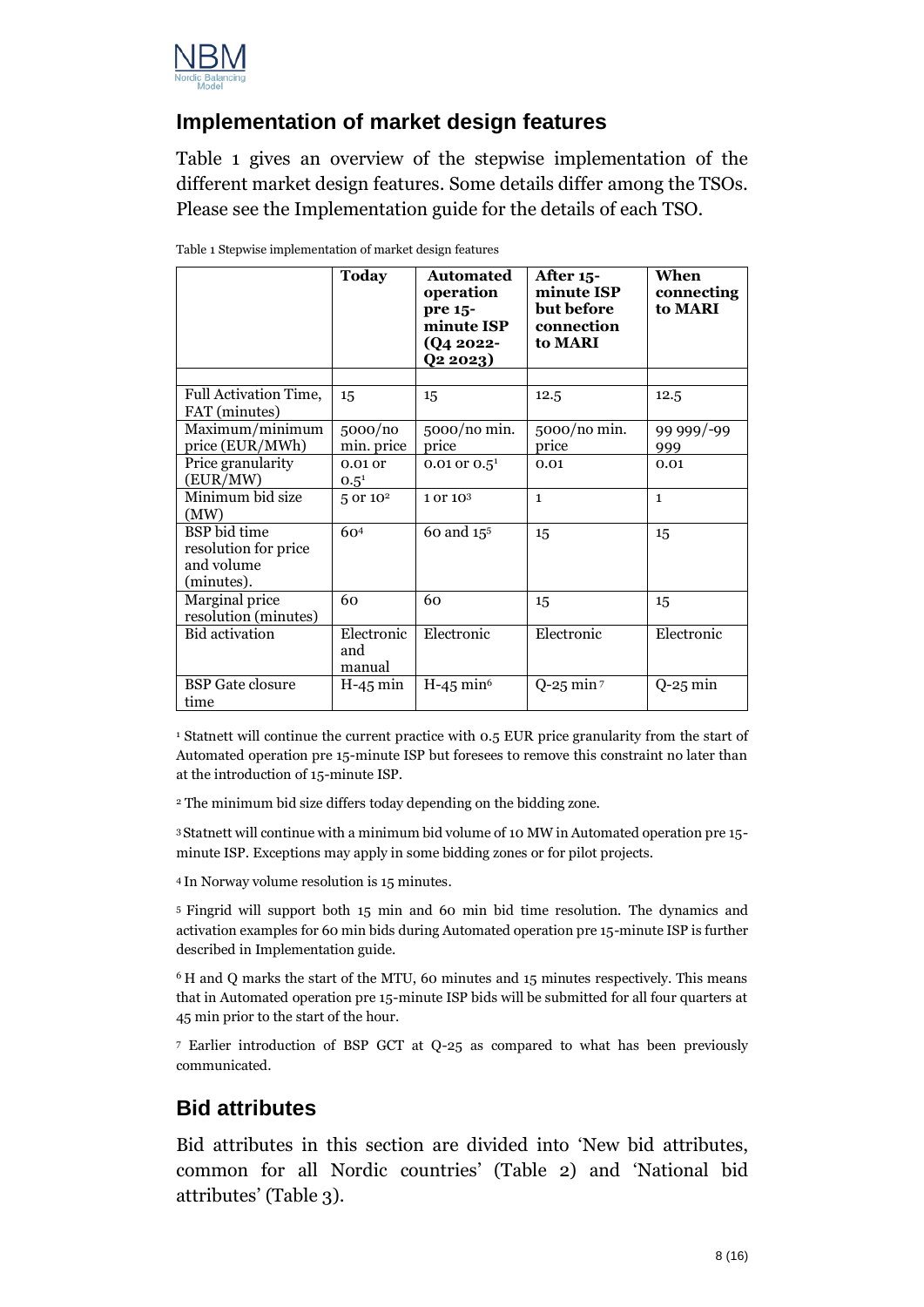

[Table 2](#page-8-0) includes the *New bid attributes*, which are the European standard product bid attributes. These will be supported by the Nordic mFRR energy activation market process and ultimately by MARI. All new bid attributes are supported for the 15-minute bids in Automated operation pre 15-minute ISP, while new bid attributes will not be supported for 60-minute bids. The Implementation guide includes detailed information on the support and handling of 60-minute bids.

| New bid attributes, common for all Nordic countries                             |                                       |                                                                                                                                                                                                                                                                                                                                                                                                                                                                                                                                    |  |  |  |  |
|---------------------------------------------------------------------------------|---------------------------------------|------------------------------------------------------------------------------------------------------------------------------------------------------------------------------------------------------------------------------------------------------------------------------------------------------------------------------------------------------------------------------------------------------------------------------------------------------------------------------------------------------------------------------------|--|--|--|--|
| Valid from Automated operation pre 15-minute ISP Q4-2022                        |                                       |                                                                                                                                                                                                                                                                                                                                                                                                                                                                                                                                    |  |  |  |  |
| <b>Type</b>                                                                     | <b>Bid attribute</b>                  | <b>Description</b>                                                                                                                                                                                                                                                                                                                                                                                                                                                                                                                 |  |  |  |  |
| Simple bids<br>One bid, one price                                               | Minimum offered volume                | Can be applied to set a minimum volume to be<br>activated even though the bid is divisible.                                                                                                                                                                                                                                                                                                                                                                                                                                        |  |  |  |  |
|                                                                                 | <b>Indivisible Bids</b>               | A bid which cannot be activated partially.<br>Therefore, the volume of an indivisible bid is always<br>activated altogether.                                                                                                                                                                                                                                                                                                                                                                                                       |  |  |  |  |
| <b>Complex bids</b><br>Combination of<br>simple bids                            | <b>Exclusive Group Order</b>          | The exclusive bid is a group of bids where solely one<br>of the bids can be activated; hence, the activation of<br>a bid belonging to an exclusive bid excludes the<br>activation of the other bids belonging to the same<br>group.                                                                                                                                                                                                                                                                                                |  |  |  |  |
|                                                                                 | Multipart (Parent/child) <sup>6</sup> | A multipart bid consists of two or more simple bids<br>within the same quarter hour. The bids must have<br>different prices but may have the same or different<br>volumes. A component of an upward multipart bid<br>cannot be activated unless all other components<br>with a lower price have been activated up to their<br>entire offered volumes. A component of a downward<br>multipart bid cannot be activated unless all other<br>components with a higher price have been activated<br>up to their entire offered volumes. |  |  |  |  |
| <b>Bids linked in</b><br>time<br><b>Between</b><br>consecutive quarter<br>hours | Conditional bids                      | Conditional linking is the linking of simple bids in<br>two or three subsequent quarter hours. Conditional<br>linking is used to adjust the availability of a bid in<br>Qo (available/unavailable) based on the activation<br>outcome of linked bids in previous quarter hours<br>$Q$ -1 and/or $Q$ -2.                                                                                                                                                                                                                            |  |  |  |  |
|                                                                                 | <b>Technical linked bids</b>          | Technical linking is the linking of two simple or<br>complex bids in two subsequent quarter hours.<br>Technical linking ensures that a bid in Qo is not<br>available for clearing if the bid in the previous<br>quarter hour was used for direct activation (DA).<br>This is important in order not to activate the same<br>balancing resource twice.                                                                                                                                                                              |  |  |  |  |
| <b>Activation type</b>                                                          | Direct                                | A bid that can be activated at any point in time in<br>the quarter hour for which the bid is submitted. This<br>means it can be activated after the point of<br>scheduled activation until the point of scheduled<br>activation of the following quarter hour. Every bid<br>available for direct activation is also available for<br>scheduled activation as well.                                                                                                                                                                 |  |  |  |  |

<span id="page-8-0"></span>Table 2 Common Nordic bid attributes

<sup>6</sup> Within the MARI project there has been a discussion on the "Advanced Parent Child" attribute, which is a different version of exclusive bids. Here, the start-up cost is given as well as the variable cost. The algorithm activates the desired amount up to a<br>given amount. The parent reflects the full start-up cost, the child the decreasing costs. Cu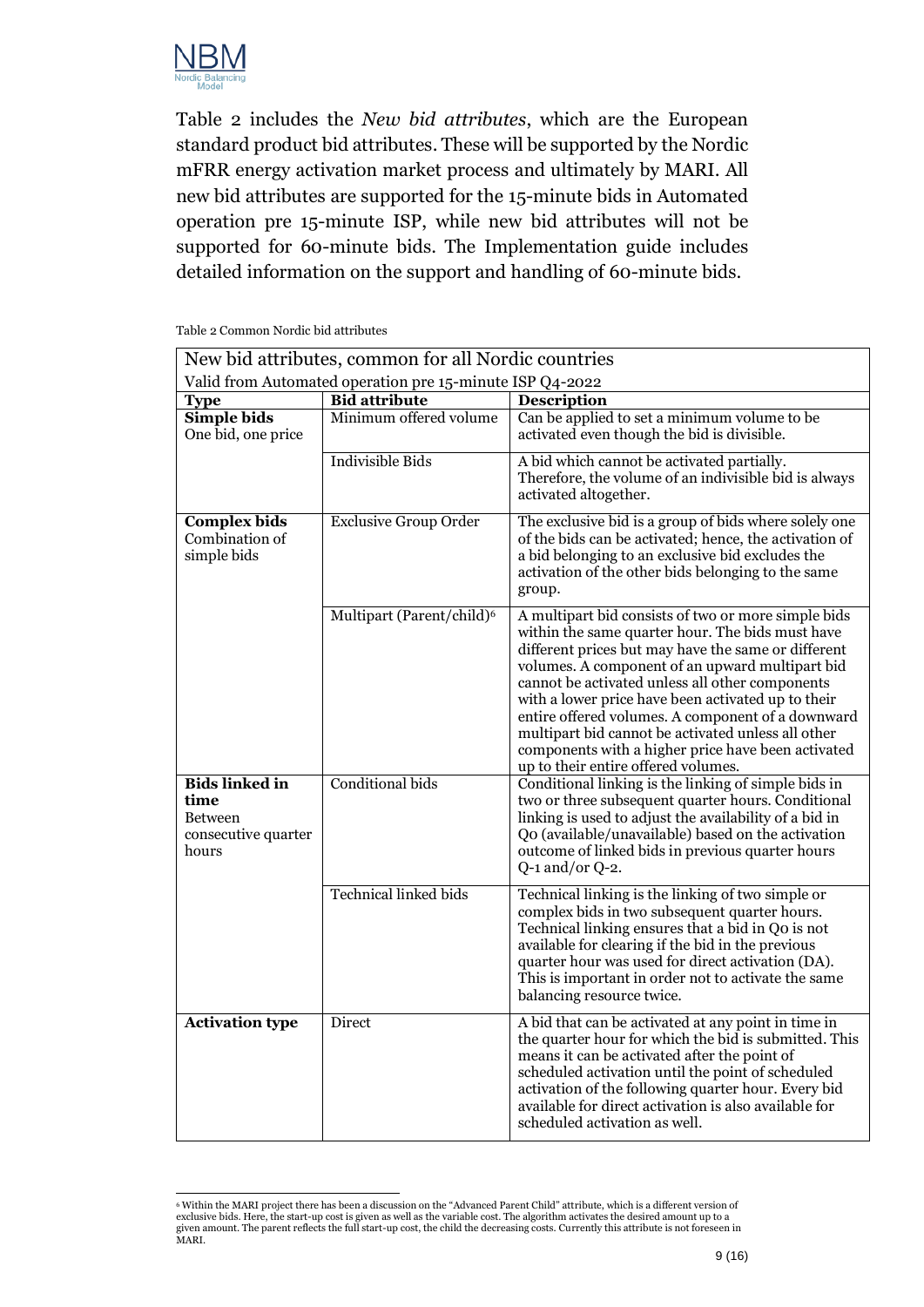

All the new bid attributes are supported by CIM bid format. In [Table 3](#page-9-0) below, additional national bid attributes are described. These attributes will be handled locally by the TSO.

| <b>Bid attribute</b>                           | <b>Description</b>                                                                                                                                                                                                                                                                                                                                                                                                                                                                                                            | <b>Supported by</b>                               |
|------------------------------------------------|-------------------------------------------------------------------------------------------------------------------------------------------------------------------------------------------------------------------------------------------------------------------------------------------------------------------------------------------------------------------------------------------------------------------------------------------------------------------------------------------------------------------------------|---------------------------------------------------|
| Maximum<br>duration                            | BSPs include information on the technical<br>limitations regarding how long a bid can be<br>activated. This attribute is necessary to allow BSP<br>to send in bids in advance so that they do not need<br>to update bid if they are activated.                                                                                                                                                                                                                                                                                | Statnett, Svenska kraftnät,<br>(Energinet)        |
| Resting time                                   | The BSP can add information on the required<br>minimum duration between the end of<br>deactivation and the following activation.                                                                                                                                                                                                                                                                                                                                                                                              | Statnett, Svenska kraftnät,<br>(Energinet)        |
| <b>Inclusive bids</b>                          | If one bid is activated, another bid (e.g. a resource<br>downstream) must also be activated.                                                                                                                                                                                                                                                                                                                                                                                                                                  | Statnett, Svenska kraftnät                        |
| Locational<br>information                      | More detailed location on where the resources in<br>the bid are situated, than bidding zone (e.g. on<br>station level).                                                                                                                                                                                                                                                                                                                                                                                                       | Statnett, Svenska kraftnät,<br>Energinet, Fingrid |
| Slower activation<br>time                      | Indicate activation time that is longer than 15 min<br>FAT. The attribute indicates that the product is<br>non-standard and cannot be activated through<br>Nordic activation optimization.                                                                                                                                                                                                                                                                                                                                    | Svenska kraftnät, Energinet                       |
| (Availability for)<br><b>Faster activation</b> | Indicate the shortest possible activation time<br>under 12,5 min. Faster activation will only be used<br>for direct activation and only to handle grid<br>problems. Bids with this attribute can also be<br>selected for normal scheduled or direct activation.                                                                                                                                                                                                                                                               | Statnett                                          |
| (Availability for)<br>Period shift             | Indicate that the bid can be used for Period Shift.<br>When activated for period shift the bid can be<br>selected for activation for only the start of or the<br>end of the quarter hour. Bid selection for period<br>shift be done after the AOF and will therefore not<br>affect the bid selection in the AOF. Bids with this<br>attribute can also be selected for normal scheduled<br>or direct activation. Use of period shift will replace<br>the use of the existing products "kvartersflytting"<br>and "kvartsaffär". | Statnett, Svenska kraftnät                        |

<span id="page-9-0"></span>Table 3 National bid attributes

More information on the submission of bid attributes can be found in the Implementation Guide.

#### **Non-standard products**

The automated bid selection process can only support standard mFRR energy products. Therefore, Nordic TSOs will strive to use the standard products and processes as much as possible, but there can be cases where we need to deviate from the standard processes. Some of these might at a later stage (when connecting to MARI) require the definition of a 'specific product' as described in the Electricity Balancing Guidelines [\(EBGL](https://eur-lex.europa.eu/legal-content/EN/ALL/?uri=CELEX%3A32017R2195) - EUR-Lex - [32017R2195 -](https://eur-lex.europa.eu/eli/reg/2017/2195/oj) EN - EUR-Lex [\(europa.eu\)\)](https://eur-lex.europa.eu/eli/reg/2017/2195/oj).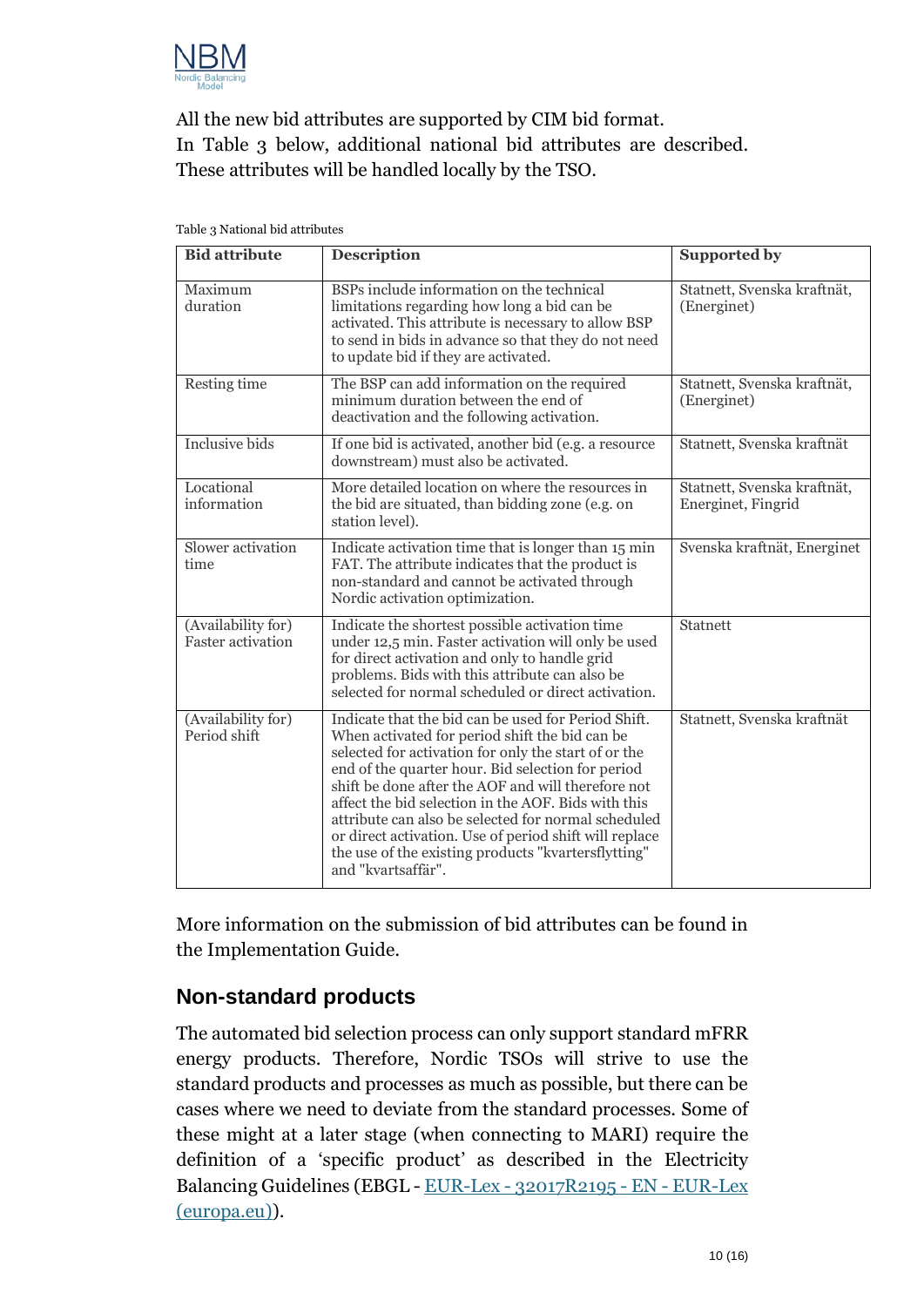

Fingrid and Svenska kraftnät procure strategic reserves (effektreserven for Svenska kraftnät) today and Energinet purchases slower reserves. Nordic TSOs will continue using these reserves for balancing and in case of power system incidents – after go-live of the Nordic automated mFRR energy activation market.

These non-standard products will not be made available for selection and activation by the Nordic platform algorithms for scheduled and direct activation, but they will be made visible in the common Nordic bid list and activated outside the common bid selection when standard products are not sufficient.

Slower reserves are the resources that have longer activation time than the allowed Full Activation Time. Some resources might have restrictions on ramping speed and therefore not able to activate according to the required 15 min activation process. These resources can be used for operational security reasons and might still be needed in scarcity situations or in case of incident.

#### **Congestion management**

Before sending bids to the Nordic Platform the TSOs must address the operational security. If there are (predicted) congestions in the grid, some mFRR energy bids will be activated to resolve them locally, and such bids are then marked as unavailable for the Nordic platform. If some bids can cause a congestion when activated, they will be marked as unavailable for activation by the Nordic platform as well. This challenge varies significantly between the TSOs.

#### **Period shift**

Around the start of a given Market Time Unit (MTU), large imbalances can arise due to differences between the gradual changes in consumption and HVDC ramping on one side, and often very fast changes in production on the other.

Today, Statnett and Svenska kraftnät have handled these structural imbalances through products known as "Produksjonsflytting" and "Kvartsaffär" respectively. They expect that they will continue to have a need for tools that can smoothen out production changes also after the introduction of Automated operation pre 15-minute ISP and golive of 15-minute ISP, and have therefore developed the period shift tool.

Period shift is a separate bid attribute that makes it possible for the BSP to indicate that they can be used for period shift handling at the beginning or end of each quarter. Period shift activation will be ordered periodically every 15 minutes based on the amount of structural imbalance around the period shift. The activation process is described in the Implementation Guide.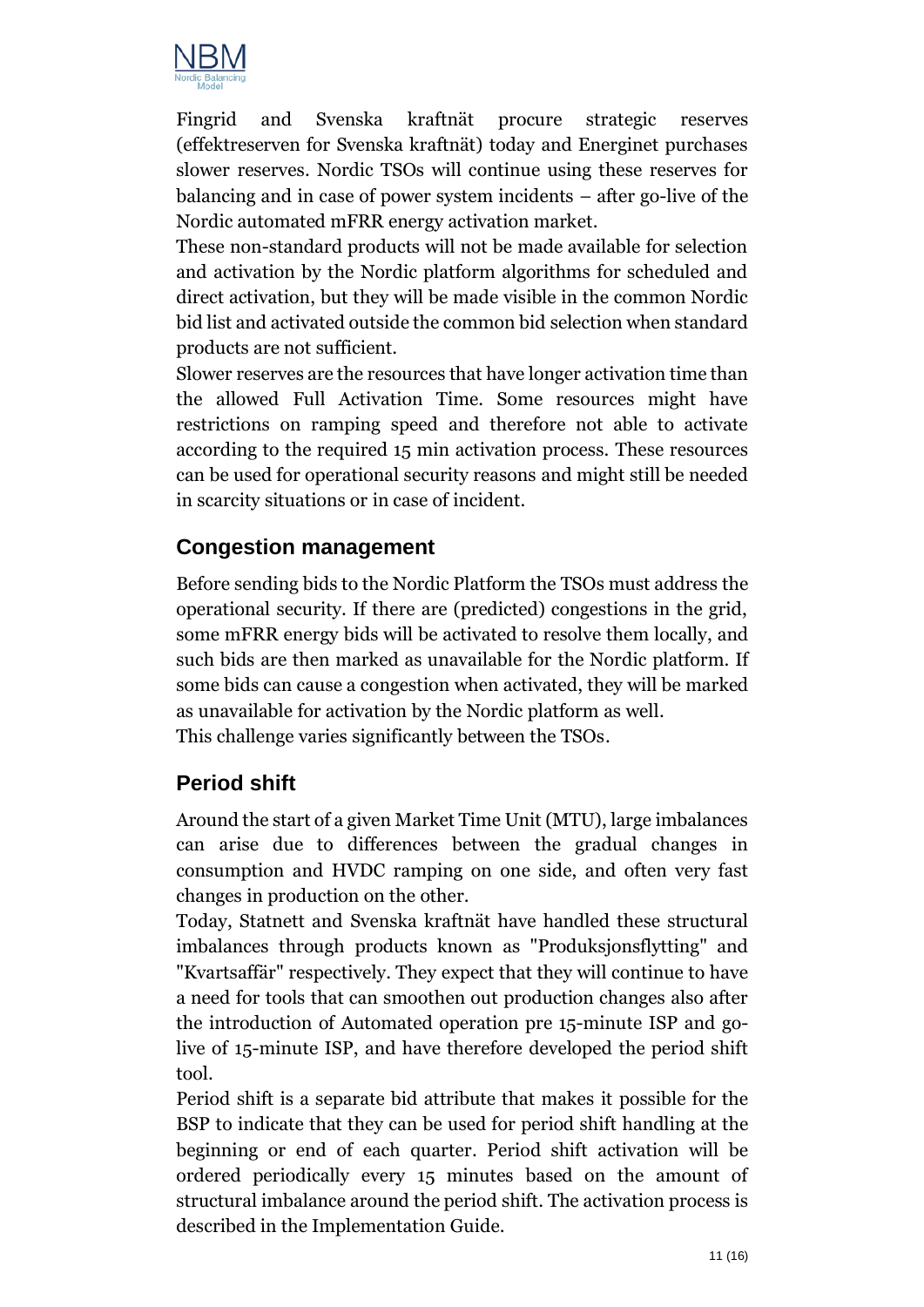

In parallel, the Nordic TSOs will analyse possible measures to reduce structural imbalances, and thus the need for period shift tools. Such measures can include ramping requirements around period shifts.

#### **BSP activation and response**

The activation of selected energy bids (electronic ordering) will be requested in a fixed cadence every 15 minutes for scheduled activation, and at any time for direct activation. In scheduled activation, the electronic order will be sent exactly 7.5 minutes before the start of the quarter hour (Q-7.5). In direct activation 7.5 min before BSPs are expected to have activated their bids halfway to the full volume.

The (European) mFRR standard product regulates a full activation time of 12.5 minutes. The standard profile for mFRR energy exchange between TSOs consists of 2.5 minutes preparation time and 10 minutes ramping time. BSP delivery according to the 12.5 minute standard product profile is recommended in Automated operation pre 15-minute ISP.

[Figure 3](#page-11-0) below shows the process for activation of the standard product with 12.5 minute FAT. During Automated operation pre 15 minute ISP period, FAT of 15 minutes will be allowed. This means that the BSP can use the time from receiving the activation order (Q-7.5 min) until the midpoint of the delivery period  $Q+7.5$  min to ramp-up to the full bid-volume. If not re-activated, at Q+7.5 min BSPs should start deactivating (ramping down).



<span id="page-11-0"></span>Figure 3 Standard mFRR product activation profile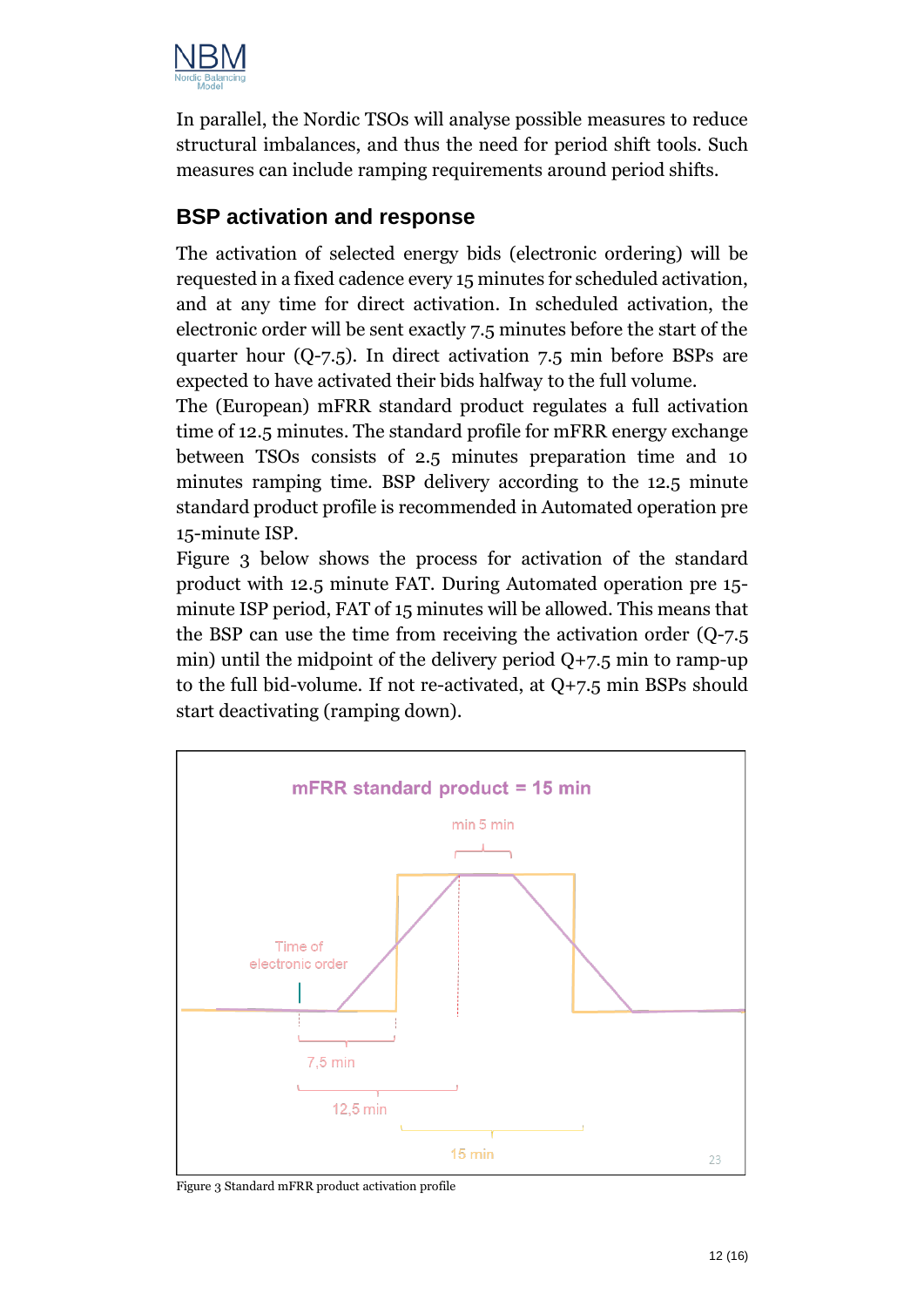

In the new process where everyone receives synchronized activations it is more important than before to get a predictable response. Reasons for this are linked to system security:

- There will be exchange of mFRR between the Nordic synchronous system and DK1. After MARI, also to the rest of Europe. This exchange over HVDC will follow the standard product. If the BSP activation deviates from this product this will lead to imbalances in the activation area and frequency deviations in the Nordic synchronous area
- Changes in the merit order list or the available transmission capacity can mean that there are bids ramping up and other bids ramping down at the same quarter hour shift. If the response is not predictable, this will lead to system imbalances.

#### Symmetrical ramping

The recommended BSP activation response is the standard product profile, also during Automated Operation pre 15-minute ISP. If the BSP is not able to follow this activation profile, the expected BSP response is at least to ramp symmetrically around the quarter shift (see [Figure 4](#page-12-0) below).



<span id="page-12-0"></span>Figure 4 Expected BSP activation response during Automated operation pre 15-minute ISP period.

During the Automated operation pre 15-minute ISP, the imbalance adjustment for the BRPs will be done the same way as today with a "block volume" (for more on block volume, see next chapter). This means that imbalance adjustments will be calculated based on 60 min periods without taking into account ramping requirements or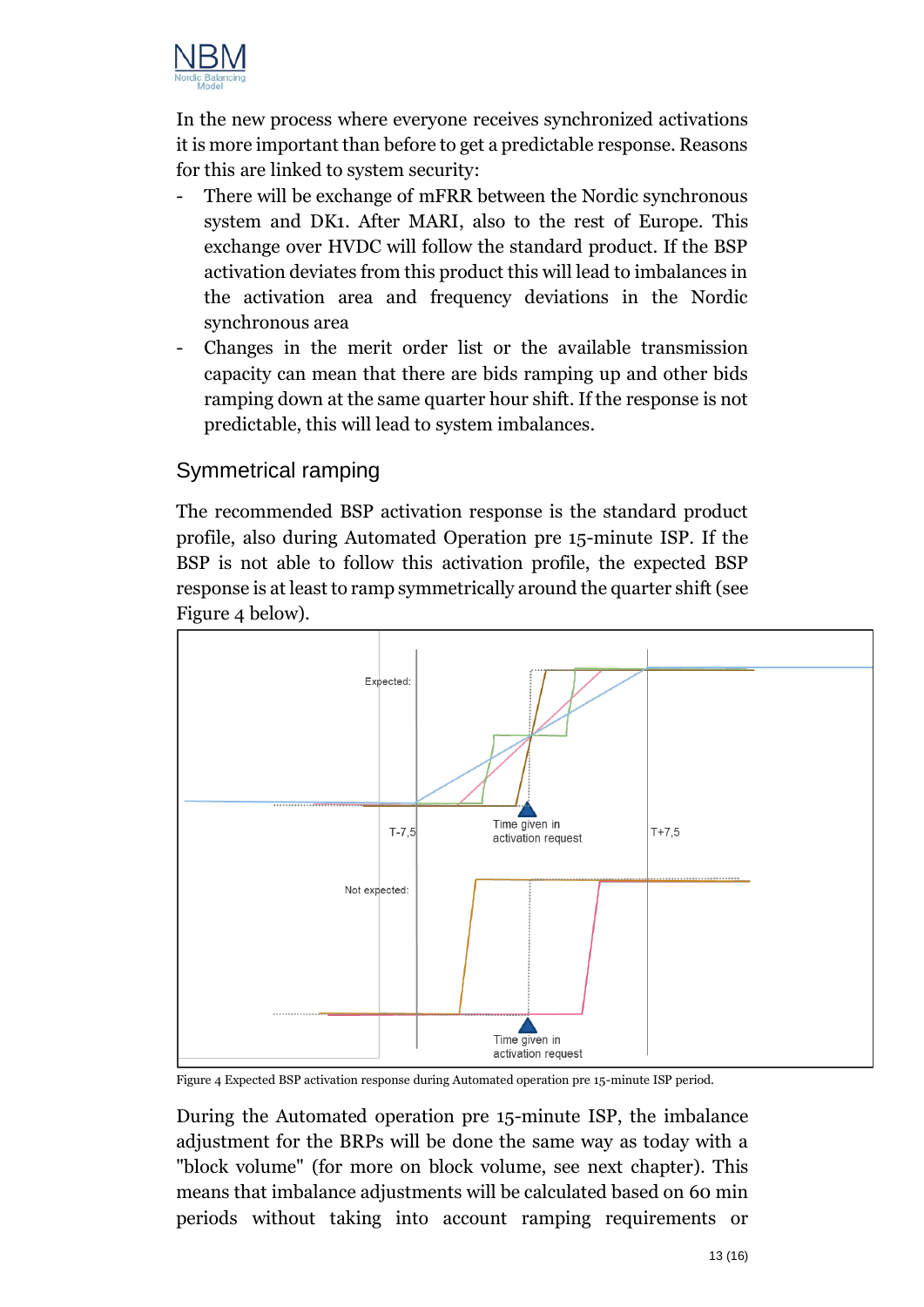

recommendations. From the start of 15-minute ISP, the imbalance adjustment will be calculated according to the ramped profile.

# Pricing and settlement principles for mFRR in Automated operation pre 15-minute ISP

This chapter describes the principles for pricing and settlement of mFRR for the Automated operation pre 15-minute ISP period. These principles will be changed at the latest when connecting to the European platform MARI, where the pricing rules are given by the [Pricing Methodology](https://acer.europa.eu/en/Electricity/MARKET-CODES/ELECTRICITY-BALANCING/07%20Pricing/Action%203%20-%20Pricing%20ACER%20decision%20annex%20I.pdf) in accordance with Article 30(1) of the EB GL. More information on the future development within pricing and settlement is given at the end of the chapter.

The goal of pricing and settlement principles during the Automated operation pre 15-minute period, is to keep today's pricing regime and corresponding incentive structure, so that it changes as little as possible.

### **mFRR pricing and settlement**

1. 60 minutes Market time unit (hourly price)

During Automated operation pre 15-minute ISP, the Market time unit (MTU) will be kept at 60 minutes, meaning that an hourly mFRR balancing energy price will apply (one price per direction).

Full variation in bid volume and price for each 15 minutes is however allowed.

2. One mFRR balancing energy price per direction

During the Automated operation pre 15-minute ISP, there will be only one mFRR-price per direction (up and down) as there is today. This means that both scheduled and direct activations will influence the hourly price.

Hourly marginal price will be set as a result of the marginal prices from each run of scheduled activations (one per quarter) and direct activations (several possible per direction per quarter).

3. All bids activated in merit order can set the marginal price

All bids that are activated respecting common merit order and available transmission capacity can set the marginal price. Generally, this applies to bids that can solve balancing needs or system constraints regardless of its location within a bidding zone. Activation of bids that is due to specific needs (and based on national bid attributes like location or period shift) will not set the mFRR-price.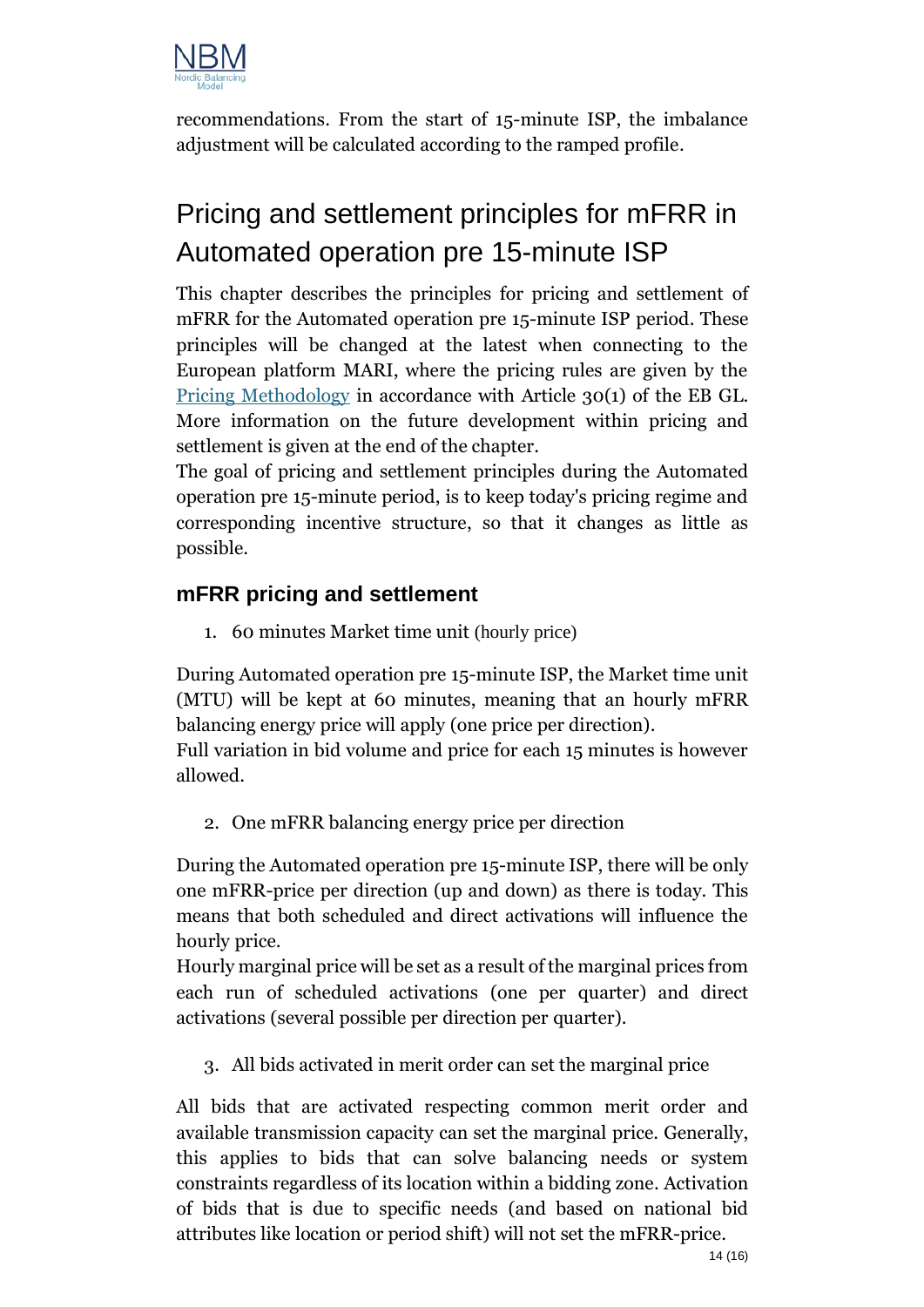

System constraints can also be solved with other remedial actions than mFRR.

#### 4. Nordic optimisation

Bids will be selected in a common Nordic bid selection process, which will match Nordic mFRR demands with mFRR bids as optimally as possible, given available cross-border capacity. As a main rule this means that the mFRR balancing energy price will be set based on the demand and supply in the whole Nordic area.

If trade with other synchronous areas outside of DK1 takes place, this can also influence the activation of bids and the marginal price.

5. The mFRR balancing energy price is common across uncongested areas

The mFRR optimisation for activation of balancing bids and exchange of balancing energy across bidding zones is subject to cross-border capacity constraints. When there are no congestions, the marginal price will be the same for the whole market area.

However, if congestions occur during the operating hour, the price will only be the same in neighbouring uncongested bidding zones.

6. Day-ahead price is used as reference price as today

The day-ahead price will still be used as reference price and provide a floor and cap for the mFRR-price, as well as set the mFRR price in hours without activation (seen per direction).

7. Activation volume and imbalance adjustment

The activation volume to be settled with the BSP will be calculated as a block volume per quarter. It is based on the ordered volumes for scheduled activation per quarter (se[e Figure 5](#page-15-0) below) and summed up for the hour. For direct activation the block is calculated based on the two mid ramping points for activation and deactivation7. The imbalance adjustment towards the BRP will also be a block volume and set to the same volume as settled with the BSP.

<sup>7</sup> And other special activation types, e.g. period shift, faster activation.